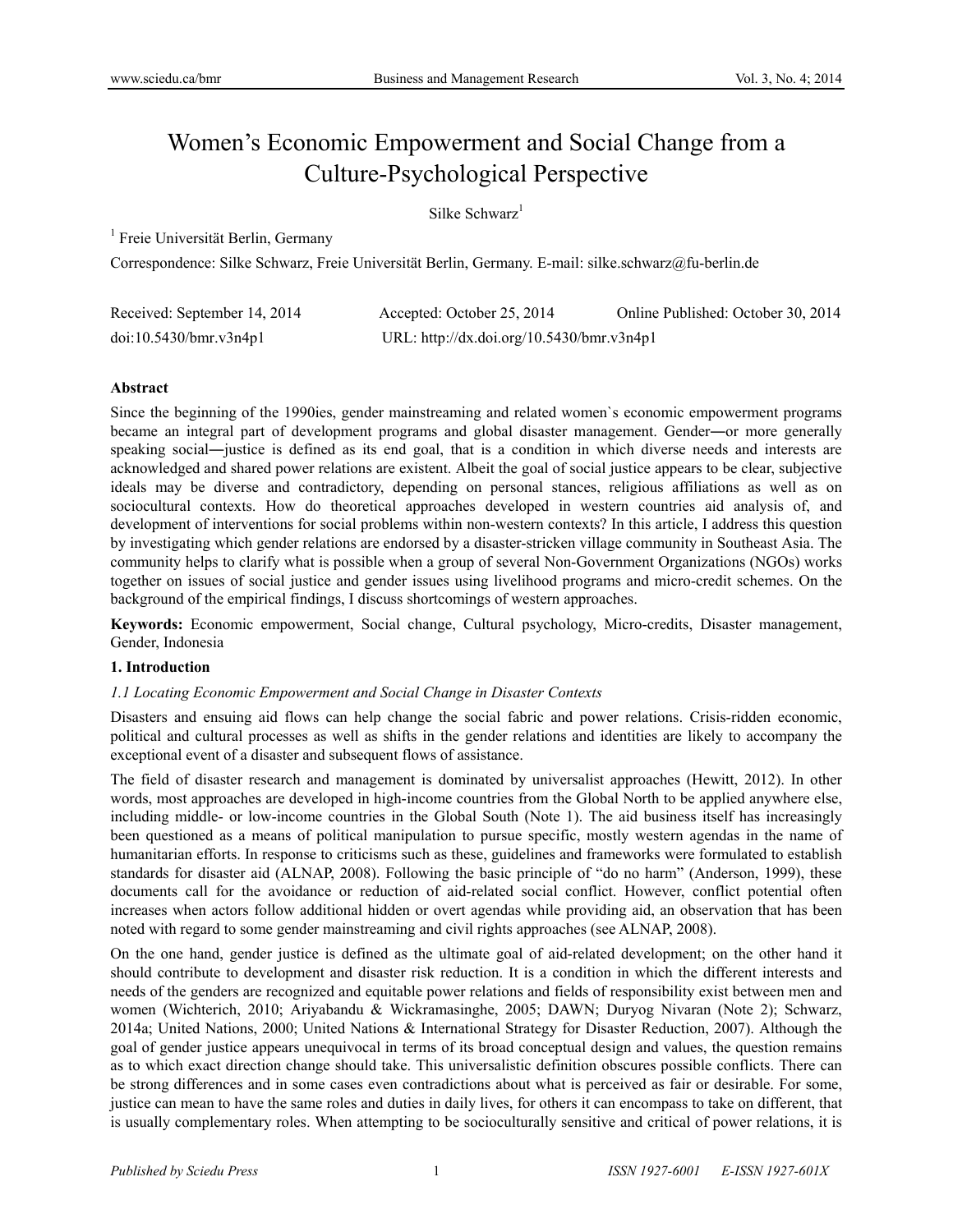essential to consider these aspects (Anderson, 1999, 2000, 2004).

The possibilities for social change moving towards more just ways of living after disasters have been studied in various sociocultural contexts (Ariyabandu, 2003; Chowdhury, 2001; Yonder, Akcar & Gopalan, 2006; Bari, 1998). Some studies, however, describe contrary dynamics with a tendency towards retraditionalization (Bradshaw, 2001, 2002; Hoffman, 1999). Various instruments for generating and motivating social change after a disaster are common: income-generating activities (usually in the form of peer-monitored loans), awareness-rising programs as well as organizational work in the community (for example through forming micro-credit groups) (Buckland, 1998).

The following section refers to social psychological theoretical approaches developed in western countries. It introduces the common use of universalistic approaches and related challenges. Subsequently the research site and applied methods are presented in order to illustrate a culture-specific psychological research design. In the results section, I investigate gender relations that a disaster-stricken village community in Southeast Asia endorses. On the background of the empirical findings, shortcomings of mainstream social psychology theories are discussed. The key question of this paper is: how do western approaches aid analysis of, and development of interventions for social problems within non-western contexts?

## *1.2 Social Change from Social Psychological Western Perspectives*

Mainstream social psychological approaches exemplify universalistic theories that are theories that claim universal applicability. Context variations such as cultural specifities are often neglected. Cultural-psychological approaches question the quest of finding universal regularities, instead shifting focus to the culturally specific. Popular and wide-spread examples for social psychological theories are the social dominance theory developed by Sidanius and Pratto (1999) and Sidanius, Pratto, van Laar and Levin (2004) as well as the system justification theory formulated by Jost and Banaji (1994) and Jost, Banaji and Nosek (2004). Both theories deal with issues of intergroup relations, and thereby transcend the individualistic focus typical of the psychological gaze, and focus on the maintenance and stability of group-based social hierarchies. A core assumption is that people have a psychological need to maintain stability and order in their lives.

The social dominance theory claims a tendency to maintain and to enlarge hierarchical differences by manifested prejudices and related discriminatory practices. This tendency is called the *social dominance orientation.* It is defined as an explanatory motive for the maintenance of the status quo: dominant groups (such as heterosexual White middle-class men) score higher on the social dominance orientation scale compared to members of a subordinated group (such as homosexual African low-income men). The social dominance scale encompasses two factors: *group-based dominance*—GBD—and *general opposition to equality*—OEQ (Pula, McPherson & Parks, 2011). Examples for items of the GBD-factor are "If certain groups stayed in their place, we would have fewer problems" (ibid., p. 387) or "It is OK if some groups have more of a chance in life than others" (ibid.). Examples for items that load negatively on the OEQ-factor are "We would have fewer problems if we treated people more equally" (ibid.) or "Group equality should be our ideal" (ibid.).

The second theory stresses processes of accommodation and rationalization to explain an enduring status quo. The four basic theoretical assumptions are:  $(0, a)$  there is a general ideological motive to justify the existing social order, (b) this motive is at least partially responsible for the internalization of inferiority among members of disadvantaged groups, (c) it is observed most readily at an implicit, nonconscious level of awareness and (d) paradoxically, it is sometimes strongest among those who are most harmed by the status quo" (Sidanius et al., 2004, p. 881).

These theories exemplify problematic aspects of universalistically designed mainstream social psychological approaches. Overall, a focus on the status quo is dominant instead of an emphasis on liberation, the tools and mechanisms for social change (Prilleltensky, 2011). In western theories, equality gains the status of a highly valued end-goal of groups and societies. It is debatable to what extent these social psychological universalistic theoretical approaches developed in western countries can aid analysis of, and development of interventions for social problems within non-western contexts. In this paper, I address this aspect by investigating which gender relations are endorsed by a disaster-stricken village community in Southeast Asia in section 3. For this purpose, research strategies that help to gain a more local, specific and contextualized picture of the situation are necessary.

## **2. Contextualizing the Research Site**

Instead of looking for universal ways for women`s empowerment and social change, a culture-specific approach needs to grasp locally specific meanings of events, experiences, and actions. It is essential to develop a grounded understanding of how meanings are formed in social interaction and broader discourses as well as how they change and are modified by interpretation. For contextualizing the research site, I describe the socioeconomic context, the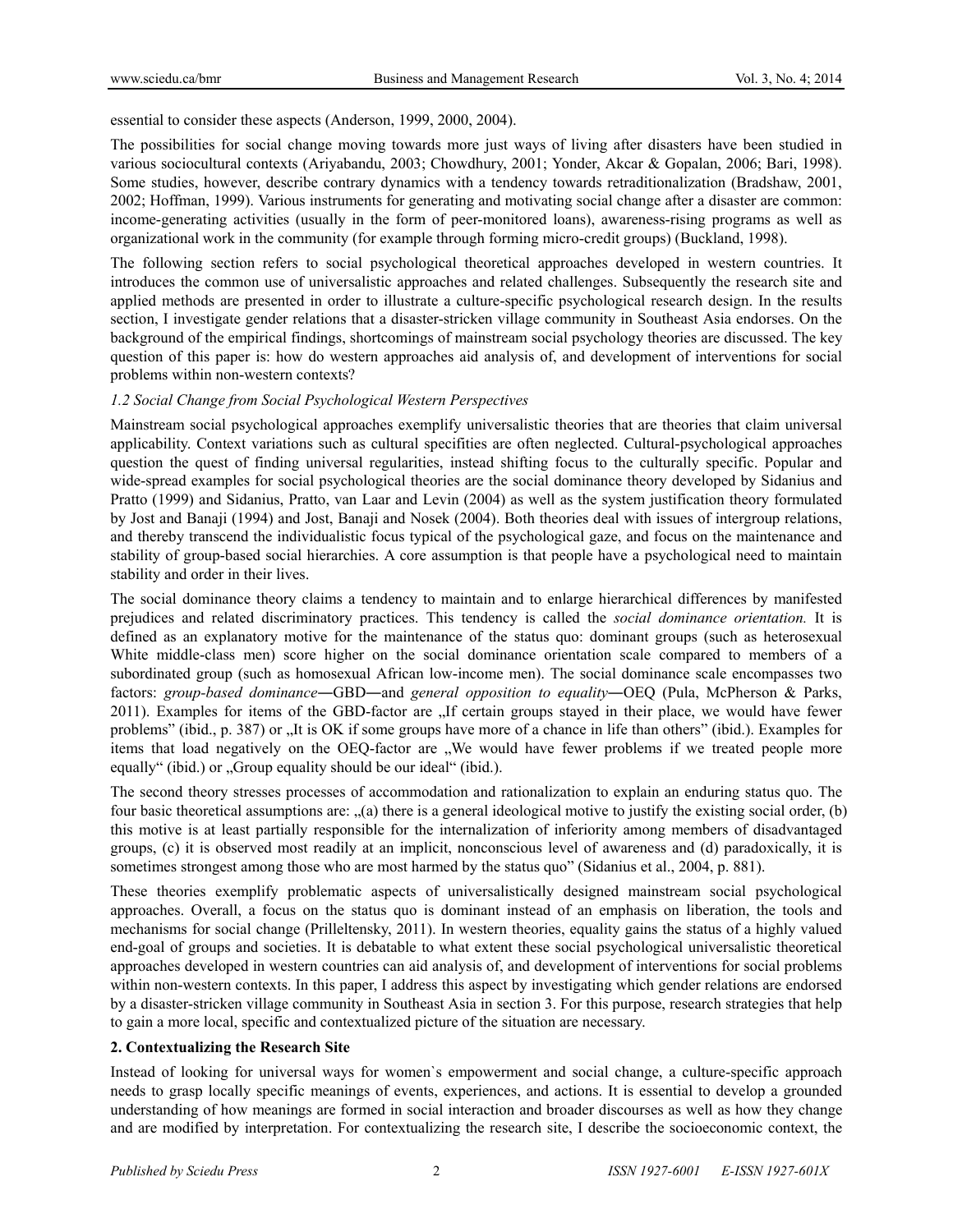disaster event as well as subsequent reconstruction efforts hereinafter. Section 2 ends with a short description of used methods.

## *2.1 Socioeconomic Context*

The village examined in this case study is located in Central Java, Indonesia, a region with a long history of natural disasters. The chosen research site with its proximity to the city of Yogyakarta, Indonesia, offers more employment opportunities and markets in nearby Yogyakarta town when compared to other rural regions in Java. Most households rely on a mixed-income livelihood, combining agriculture with sand mining, construction labor, or small industries supplying larger businesses outside the village. Furthermore, many maintain small home businesses, producing, for example, noodles and biscuits from manioc, as well as ceramics. None of these livelihoods generate steady income nor do they provide access to a social security system including health insurance or pensions. Very few village residents are employed on a regular basis in factories or in the service industry of the city periphery. Even fewer work in government institutions or for the military. In general, these regular employment opportunities are particularly desirable, because they are prestigious and include social security services such as health insurance and pensions. Considered within the larger Indonesian context, national and international labor migration serves as an important source of income, often used to provide for other family members or to accumulate capital to start a business or build a house. With regards to pension, children are expected to provide for their elderly parents. For the younger generation, education is seen as a key to success. Schooling fees, however, limit access to education. Thus, it is common that, among siblings, only one child will continue schooling while the other(s) work to support her or his education.

Worldwide, the number of informal credit systems has increased over the last 30 years (Ghazali, 2003), not least because of various development and gender mainstreaming programs (Buckland, 1998). Indonesian credit schemes link with a longer history and tradition of the so-called *arisan* associations (Geertz, 1962). It is a form of microfinance with an emphasis on social aspects of the gathering that takes place at a fixed interval and at each member's home in turn. The rotating *arisan* holder (drawn by lots) receives payment from each other member and provides food. In the course of the *arisan* the amount paid to other members will equal the amount received when the *arisan* is held. From an empowerment perspective, micro-credit schemes are thought to support gender justice as women gain an own income and control over it. As a result, female bargaining position is strengthened and detachment from patriarchal control systems enhanced (Bloemen, 2010; Agarwal, 1997).

Javanese family economies were examined frequently by researchers, however resulting in contradictory assessments. Geertz (1961) and Jay (1969) portray Javanese women as independent, economically autonomous, and equal or superior to their male counterparts. Women's control over the family income was seen as an indicator of their level of autonomy, therefore suggesting the high status of Javanese women. Koentjaraningrat (1967) and Keeler (1990) instead, argue that women are neither subordinate nor superior to men, but rather have a kind of indirect influence and other forms of power. From a third perspective, inspired by a feminist branch of research, economic autonomy and patriarchal control co-exist. Even though Javanese women gain a relatively high level of agency in terms of their real economic power, this is inextricable from the formal authority of the man (Berninghausen & Kerstan, 1984; Kerstan & Berninghausen, 1991; Berninghausen et al., 2009; Wolf, 1992).

## *2.2 Earthquake on 27 May 2006 and Reconstruction Efforts*

In the early morning of May 27, 2006 at 5.53 a.m. local time, a 6.2 magnitude earthquake hit the provinces of Yogyakarta and Central Java, Indonesia. About 300,000 houses were destroyed and another 200,000 damaged. More than 6,000 fatalities and 20,000 injuries were recorded (OCHA, 2007). A material damage of up to 3.1 billion US \$ (JRF, 2007) was registered, exceeding the financial damage estimates for the 2004 tsunami that hit Sri Lanka, India, and Thailand and comparable to those of the 2001 Gujarat, India and 2005 Pakistan earthquakes (Leitman, 2007). The damage was unusually concentrated in the housing, social, and production sectors. The disaster had a significant socioeconomic impact, affecting living conditions and workers' revenues in small and medium enterprises. Households and private companies without any insurance coverage were particularly affected by the disaster (Subagyo & Irawan, 2008).

Many organizations were involved in the post-earthquake emergency and reconstruction process, including UN agencies, as well as international and national NGOs (Wilson & Reilly, 2007). Implementing a lesson-learned from the 2004 Aceh tsunami aid experience, a cluster approach was pursued to coordinate humanitarian relief efforts, an approach which later became a model for more effective humanitarian response (WHO, 2007). The efforts were divided into thematic clusters or sections. The clusters were defined in accordance with corresponding UN agencies and included water and sanitation, livelihood, food, agriculture, education, health and shelter (MacRae, 2008).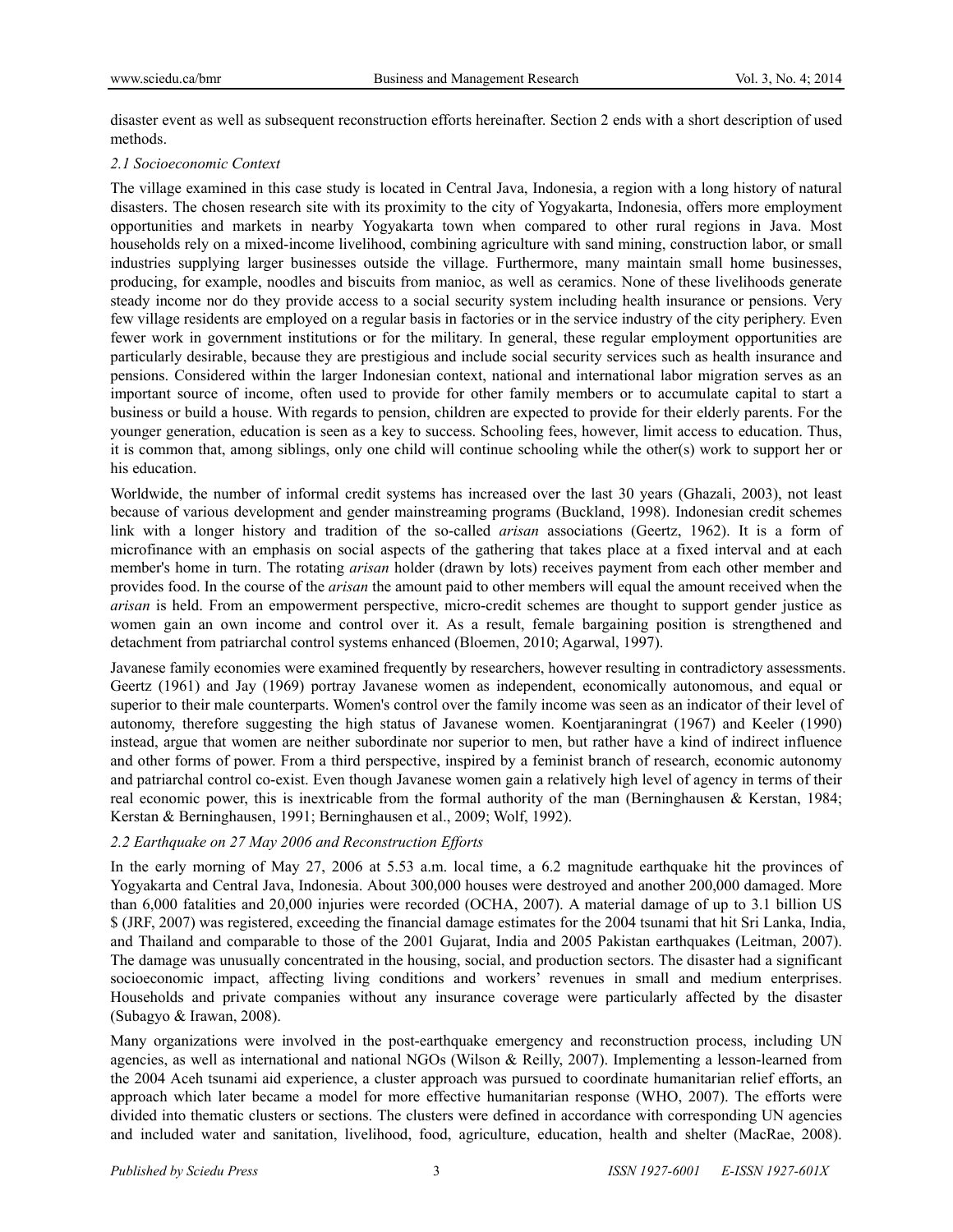Several livelihood programs aimed to increase gender justice. Kabeer's (1994) distinction between gender-neutral, gender-specific and redistributive political action is often used in order to assess the distribution of resources between men and women. Only a redistributive policy will allow sustainable and far-reaching transformation of existing gender relations, enabling more just forms of living.

The case study with its cultural specifities of Javanese family economics will help to exemplify the limits of universalistic approaches that are common in social psychology. The investigation of the Javanese village community Sido Kabul (Note 3) struck by the earthquake can clarify what is possible when a group of several Non-Government Organizations (NGOs) works together on issues of social justice and gender. Most institutions were organized in a network with funding provided by the Ford Foundation. An Indonesian institution acted as the on-site intermediary organization, all NGO workers were Indonesian citizens. The program began twelve months after the earthquake, and was scheduled to run for one year. One NGO provided information about gender equity, educated female villagers about violence against women, and promoted women's reproductive health and children`s health. A communal domestic violence group was formed. Other organizations offered small loans to village women, at first exclusively for female entrepreneurs, but extended later to a wider circle of women. Besides the financial support, business-related training was available. The target group of all these programs was exclusively women, most of whom were married. As part of the extensive reconstruction efforts, a hamlet development committee was founded―consisting exclusively of men―as well as a cattle breeding group which was used to carry out educational work on the subject of civic rights. This group was also directed primarily at men.

#### *2.3 Methods*

The views of both male as well as female villagers and activists (that is the staff of the above described NGOs) will be reconstructed in this paper (Note 4). The villagers` sample encompasses more than 23 persons with variations in several dimensions: age (average age 36,5 years with the youngest participant of 22 years and the oldest one of 52 years), education (bachelor degree being the highest educational degree and primary school the lowest), occupation (unemployee until governmental employee), number and age of children (none until nine children), social position within communal power structures (official group leader until less influential and respected persons), and membership in NGO (no membership at all until membership in several NGO groups). For data collection, qualitative interviews (narrative and guideline-supported interviews), focus group discussions and participant observations were applied. Using Situational Analysis (Clarke, 2005), I developed a heuristic framework for social change in the contested field of gender justice.

Critical lines of thought as developed in feminist theories were helpful tools to balance out the above mentioned shortcomings of mainstream social psychological theories. I used postcolonial and deconstructivist feminist theories to gain a perspective on gender that is historical and critical of power relations. A thorough discursive analysis of the existing anthropological literature on Indonesian gender relations helped to contextualize the study (for details see Schwarz, 2014a). In this paper, I understand gender as a sociocultural construct. It describes a social practice, characterizes social roles and is anchored in social structures. It is thereby apparent in social interactions and is reflected in political and economic dimensions of life. Ultimately, it is also written into the mental state of people as a multitude of internalized discursive positions. Gender relations are produced both through discourse and through social interactions, as well as being structured by these in turn (Lorber & Farrell, 1991; Errington, 1990; Narayan & Harding, 2000; Bourdieu, 2005; Mae & Saal, 2007; Hermans & Hermans-Konopka, 2010).

In the next section, I discuss shortcomings of mainstream social psychology theories on the background of the empirical findings. Which gender relations does a disaster-stricken village community endorse? How do these Central Javanese ideas relate to western moral calls for equality? Furthermore, I elaborate on economic roles, responsibilities and duties. Which kinds of influence and decision-making powers are attributed to women and men? The productive role is associated with power structures, as it is accompanied by access to and control over certain resources, whether social networks, information or financial resources (see also Agarwal's, 1997, concept of the bargaining position).

#### **3. Results and Discussion: Local and Western Understandings of Gender Justice**

What kind of gender relations does a village community endorse after a disaster and the implementation of various gender mainstreaming programs, that is mainly micro-credits and awareness-rising programs? At a basic level, almost all interviewees agreed that desirable and equitable gender relations were characterized by treating one another respectfully: "it's about respecting and appreciating one another as husband and wife" as a villager put it.

However, there are various, sometimes contradictory ideas and feelings about how treating one another respectfully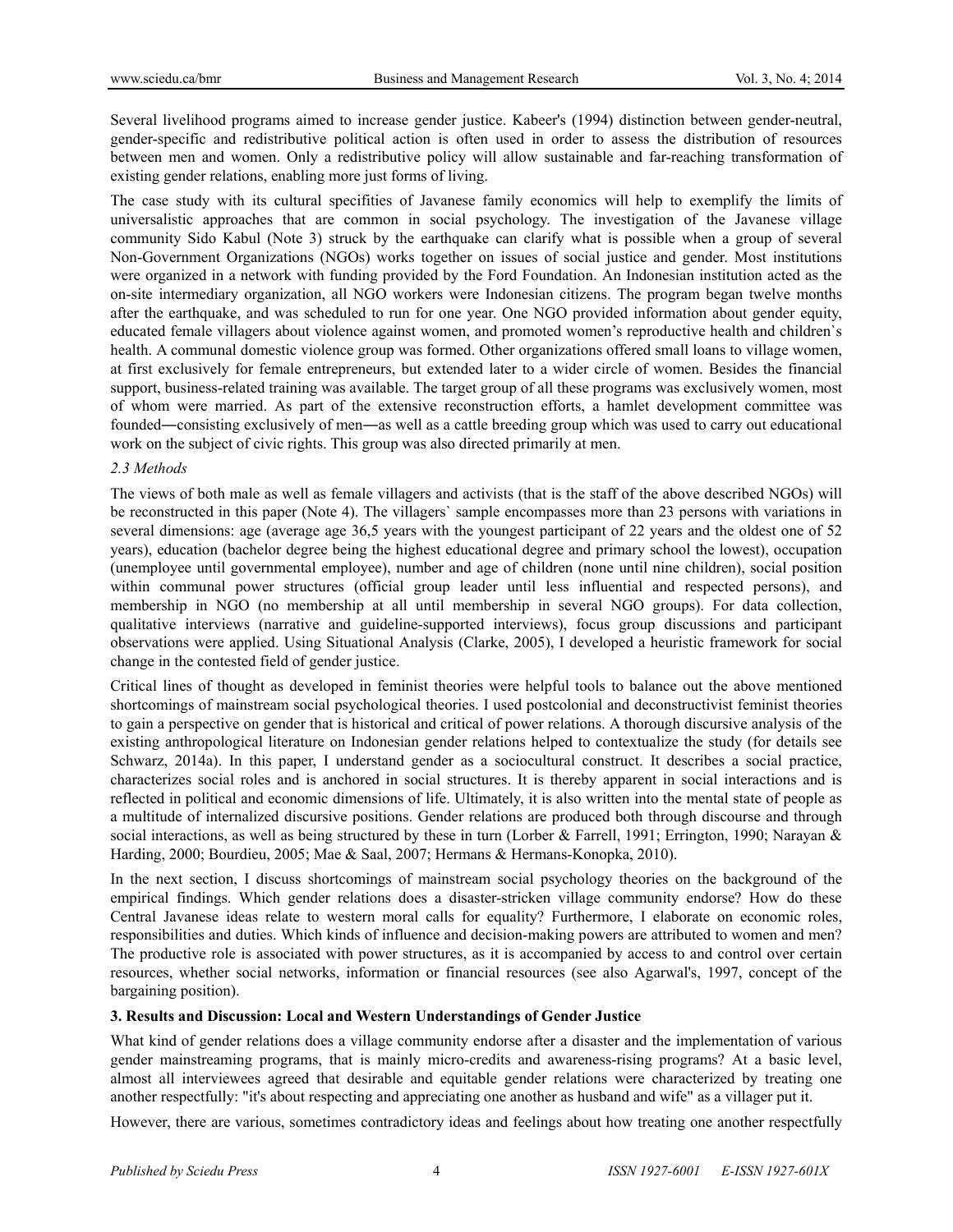is put into practice. Some men and women expressed a preference for clearly separated areas of responsibility, which I refer to as *complementary orientation* or complementarity. Interviewees presented these tasks as equitable and, on this view, men and women should complete one another, compensating for each other's "shortcomings" and reinforcing one another when solving problems. Other study participants described an equal distribution of tasks as being desirable. They tended not to assign men and women roles, abilities, rights or obligations on biological grounds. Within family life, this means that both men and women should complete household chores and be responsible for childcare. Both should play a productive role through paid work. Villagers with this *egalitarian attitude* sanctioned political leadership and participation by women and men alike. NGO workers who were interviewed consistently subscribed to this egalitarian line of thought. The awareness-rising work initiated by them has focused in particular on promoting an understanding of egalitarian goals. They introduced and fortified concepts of gender, gender justice, gender equity and gender equality as a public discourse in the village. These terms have become increasingly popular and common.

The shared norm of respectful cooperation represents a common and basic value when faced with the almost contradictory positions of egalitarianism and complementarity. In both cases, a recognition and acceptance of the other person, with his or her "shortcomings", was aspired to. Furthermore, the equal worth of both genders is emphasized despite certain differences. Gender justice is equated with harmony and togetherness—that are highly valued cultural goods. The values of harmony and togetherness imply cooperative actions; that is, having a common goal and shared interests and responsibilities, a willingness to work together, and actually working together to achieve this goal. As a culture-specific rule, overt expressions and conflicts should be avoided (Mulder, 1983; Magnis-Suseno, 1989). Containing public conflicts should not be mistaken for an absence of conflict, however. People may find more indirect and subversive ways of expressing their disagreement or protest (Schweizer, 1989; Schwarz, 2014b, 2014c). Referring to a collectively shared benchmark, the basic ideal of treating one another respectfully, probably helped to avoid open conflict. Instead of insisting on western ideas such as the rights of women, locally specific symbolism was expanded to create greater acceptance rather than resistance about women's roles being equal to those of men in Java. Berninghausen, Kerstan and Soeprapto-Jansen (2009) describe similar dynamics of "western" and "eastern" concepts: "We are seeing that in Indonesia, old and new values do not need to be seen as being in contrast to one another, nor need the old values be uncritically replaced by the new. The conflicting values and role requirements do not supersede each other, but rather continue to exist side by side. Instead of the confrontational "either...or..." attitude typical of Germany, the conciliatory Asian "both...and..." can be found in Indonesia" (ibid., p. 81) (Note 5).

When transferring the discursive level to everyday practices, the picture becomes even more ambiguous. Regardless real family income structures and regardless whether complementary or egalitarian gender relations are endorsed, all villagers regard women as supplementary earners two to four years after the NGO programs. This discursive stance defines men as main breadwinners, irrespective of the real income levels of women and men. With regard to managing the family's finances, it is usually the woman who takes a leading role. Even in family businesses, large or small, it was the woman who assumed responsibility for both domestic financial management and keeping the business accounts. This is justified by the argument that man would have a natural tendency to be wasteful and hedonistic, while a woman could be economical and thrifty, and would be better able to keep an eye on the family's various financial obligations. Interviewees of both genders produced these stereotypical gendered accounts, regardless of whether they otherwise presented themselves as adopting an egalitarian or complementary stance of the division of labor in households. Both men and women presented the male "shortcoming" as a matter of common knowledge and not as being objectionable or shameful in any way. However, the female obligation to budget well with the existing and often scant finances, while considering the needs of all family members as well as communal obligations can also become a burden. Several women complained that they felt left alone to deal with financial problems. In this respect, the female financial management and its implications for the gendered power relations on Java is contradictory.

According to the villagers, female employment can lead women to gain more courage and confidence as they make a meaningful contribution to the family and village economy, thereby earning recognition, respect and support from their husbands and other men in the hamlet. The employment of women was also seen as increasing the likelihood that men would become involved in the household chores and childcare. Critical gender awareness on the part of men and their willingness to play a supportive role however stays crucial, according to the villagers. Even though, in Sido Kabul, women`s economic empowerment has increased the public presence of women in the community, this has not led them to gain any political decision-making power in the hamlet. In addition, adverse effects of female employment and the micro-credits were stated, such as multiple burdens, a lack of time for other activities or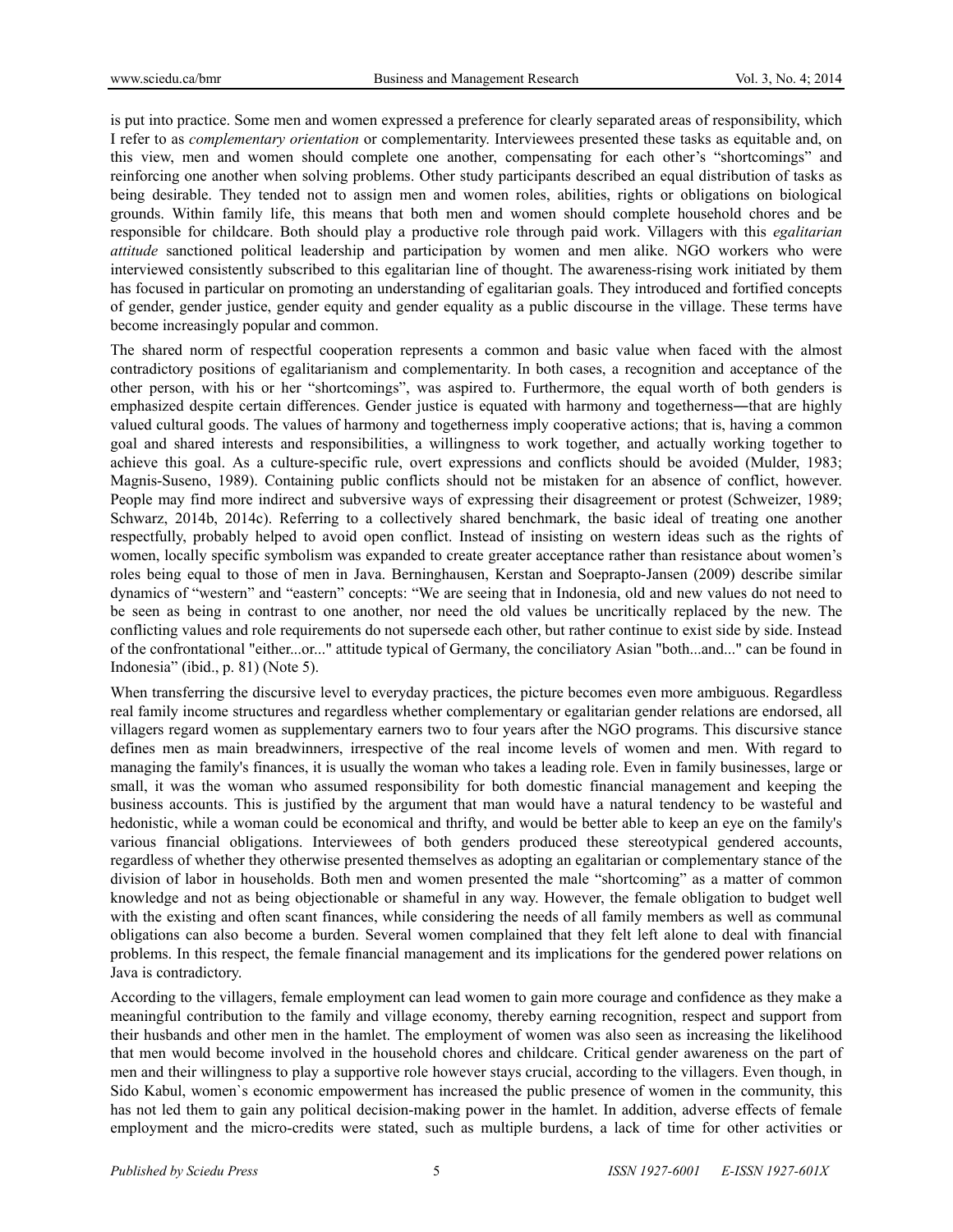financial burdens (such as marketing problems, or the potential to fall into debt traps).

The role of the financial manager does not necessarily equate with that of the decision-maker. Most research participants either favored a shared decision about internal family affairs as the ideal practice or the man was put as the ultimate decision-maker. Others emphasized the illusory character of this discursive presentation: the woman only formally respects her husband in his social role as head of the family and in order to uphold this pretense, she would ask him for permission if she wants to order cassava, for example. And still, regardless ideological preferences and real family income structures, all villagers emphasized that the man remains in the role of head of the family. He was consistently declared as having the main responsibility for the family economics, and the woman was identified as a supplementary earner and financial manager. The masculine role assignment as the one in paid employment and main earner needs no further legitimation. Indeed, a man had to justify being unemployed, whilst female employment necessitated an explanation such as economic necessity, a new consciousness or awareness of gender justice or that employment was simply facilitated by access to capital through the NGOs and their small loans.

How do these local understandings and practices of gender relations relate to western ideas? According to system justification theory, complementary ideals stabilize the existing system instead of challenging it. Furthermore, the key assumption is that the existing system is based on inequality and that inequality is always and by all experienced as unjust and therefore needs to be changed. System justification theory argues that those villagers, that endorse complementary ideals and practices, are affected by distorted perceptions. They would accept inequality (and therefore also injustice) because of the universal human motive to live in a just world, that is they want to sustain a feeling of trust, hope and confidence. A complementary gender rhetoric, which is common in Islamic feminist movements, is equated with benevolent sexism (Glick & Fiske, 1996) and thereby also devalued per se. In universalistic social psychological thinking, complementarity cannot be understood without difference and hierarchy. This assumption is very problematic for most Asian cultural contexts as the anthropologist Robinson (2009) explains: "Dyadic oppositions of male/female, wife-giver/wife-taker, inner/outer, north/south, older/younger or trunk/tip are common, but they cannot be lined up in columns that indicate a fixed hierarchy or order of precedence between them. [...] And while the term female is commonly associated with inner/still and male with outer/active, such terms can be reversed ('categorial reversal') and the term inner/still, for example, can be superior. Using analytical principles, it is difficult to argue for a hierarchical ordering of the pair 'male-female' at the level of symbolism which can be read back as an expression of male dominance" (ibid., p. 19).

Similarly, social dominance theory understands equality as free of hierarchies and dominance and constructs complementary as its counterpart. Thus, complementarity is automatically characterized by hierarchy and dominance. Equality becomes the morally and ethically ideal―universally for all societies and at all times. Other standpoints, such as Islamic feminist approaches that value complementary roles free from hierarchies, become discrepancies from the normatively "right" goal. This entails the danger of a moral western imperialism. In order to avoid this, current feminist theory developments and anthropological literature must enhance psychological mainstream theories and practices. For example, a Muslim female villager claimed that household and child care are mainly female tasks, while generating family income is mainly a male task. However, also women could support the family income, and also men should take an active role in children`s education. She valued both tasks as equitable in a non-hierarchical manner. And even though she called her husband the head of the family, she describes egalitarian family decision practices. Furthermore, she favored for political participation of women. Applying social psychological theories, these contradictions and subversive strategies would not become visible.

Reference to existing, locally specific values about which there is a consensus, such as the ideal of respectful cooperation between men and women (symbolizing the Javanese "both...and..."- principle) can simultaneously act both in an empowering and a restrictive way. Time will tell where the interplay between holding onto existing structures and simultaneously introducing innovation will lead. For example, it appears to be increasingly acceptable in public that women play a productive role comparable to that of men, whilst at the same time the discourse of the main bread-winner being a masculine role is vehemently maintained. These (ambiguous) achievements were driven by Javanese activists who are familiar with Javanese symbolism and how to use it.

# **4. Conclusion**

A transdisciplinarity between sociology/gender studies, anthropology and psychology can account for cultural specifities instead of assuming universal patterns per se. A thorough consideration of relevant anthropological research contributes to a higher awareness for cultural specifities. Postcolonial thinking and a deconstructivist standpoint support a focus on local specifics and account for historically produced, global power differentials instead of generalizing theories or concepts developed in the North to the behavior of people in the South. This hybrid and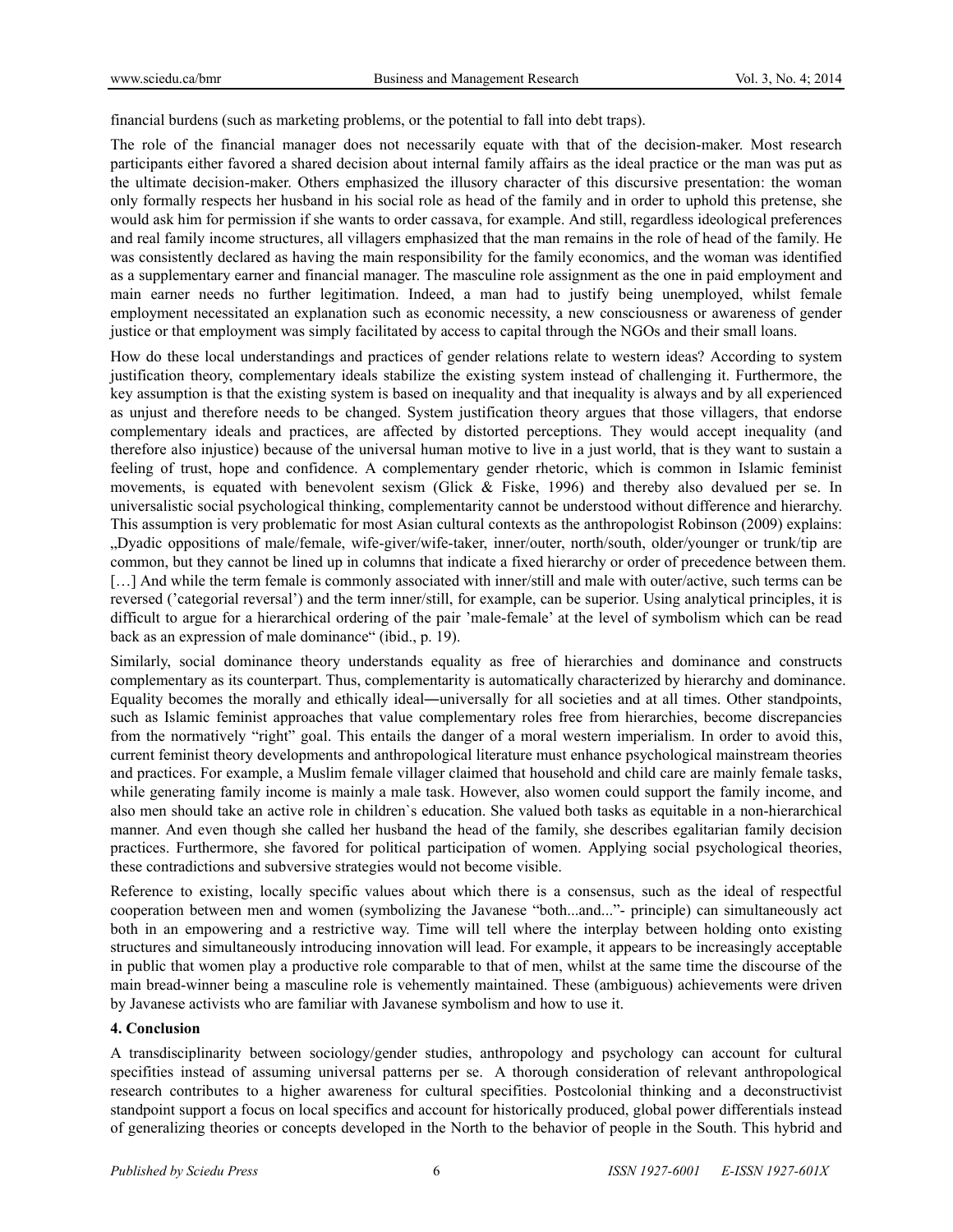critical perspective accounts for locally specific power differentials that are historically rooted and globally intertwined. These anthropological and sociological gazes substantially enrich mainstream psychological approaches. This paper tried to illustrate the shortcomings of social psychological approaches on the background of a culture-psychological study and pointed to the danger of a moral western imperialism. Similarly, Hudnall and Lindner (2006) caution against trying to impose western ideas upon stakeholders worldwide: "It is important to remember that white middle-class women from the economic North have dominated the feminist movements. Moreover, many aid workers and the people creating treatment plans and policies for humanitarian operations also represent the goals and ideals of privileged western societies, so that most of the tactics and strategies employed by humanitarian psychosocial staff are informed from this world view" (ibid., p. 13).

The main challenge for culture-specific approaches lies in the difficulty of transferring research results to other contexts. Within a cultural-specific theoretical framework, the research interest encompasses people's culture-specific―rather than universally applicable―understandings of gender, economic practices as well as related power relations, and relevance and meaning they ascribe to it. The analytic focus was on everyday and related discursive practices in their particular cultural settings. As a result, the main objects of study were not technical features, social structures, organizational forms, or institutional and political processes after a disaster and related livelihood programs. In a transdisciplinary gender psychology however, these issues are contexts of interest, since research participants refer to these contexts.

#### **References**

- Active Learning Network for Humanitarian Practice (ALNAP) (2008). Responding to earthquakes 2008: Learning from earthquake relief and recovery operations. London: ALNAP. http://www.alnap.org/publications/pdfs/ALNAPLessonsEarthquakes.pdf. Accessed 29.03.2014.
- Agarwal, B. (1997). Bargaining and gender relations. Within and beyond the household. *Feminist Economics, 3*(1), 1–51. . http://dx.doi.org/10.1080/135457097338799
- Anderson, M. B (1999). *Do no harm: How aid can support peace or war*. Colorado: Lyenne Rienner Publishers.
- Anderson, M. B. (Ed.). (2000). Options for aid in conflict. Lessons from field experience. Cambridge: The Collaborative for Development Action. http://www.cdainc.com/publications/dnh/options/OptionsManual.pdf. Accessed 29 .03.2014.
- Anderson, M. B. (2004). Experiences with impact assessment: Can we know what good we do? Berghoff Forschungszentrum für konstruktive Konfliktbearbeitung. http://www.berghof-handbook.net/uploads/download/anderson\_handbook.pdf. Accessed 29.03.2014.
- Ariyabandu, M. (2003). Women: The risk managers in natural disasters. http://www.ssri.hawaii.edu/research/GDWwebsite/pdf/Ariyabandu.pdf. Accessed 10.05.2013.
- Ariyabandu, M., Wickramasinghe, M. (2005). *Gender dimensions in disaster management. A guide for South Asia*. Kirulapone, Sri Lanka: ITDG South Asia.
- Bari, F. (1998). Gender, disaster, and empowerment: A case study from Pakistan. In E. Enarson, B. H. Morrow (Eds.), *The gendered terrain of disaster – through women's eyes* (pp. 125–131). London: Praeger.
- Berninghausen, J., & Kerstan, B. (1984). *Die Töchter Kartinis. Berichte und Reportagen aus dem Leben indonesischer Frauen*. Berlin: Express Edition.
- Berninghausen, J., Kerstan, B., & Soeprapto-Jansen, N. (2009). *Schleier, Sarong, Minirock. Frauen im kulturellen Wandel Indonesiens*. Bremen: Kellner-Verlag.
- Bloemen, H. (2010). An empirical model of collective household labour supply with non-participation. *The Economic Journal, 120*(543), 183–214. http://www.blackwell-synergy.com/doi/abs/10.1111/j.1468-0297.2009.02292.x
- Bourdieu, P. (2005). *Die männliche Herrschaft*. Frankfurt/Main: Suhrkamp.
- Bradshaw, S. (2001). Reconstructing roles and relations: Women's participation in reconstruction in post-Mitch Nicaragua. *Gender and Development, 9*(3), 79–87. http://dx.*doi*.org/10.1080/13552070127757
- Bradshaw, S. (2002). Exploring the gender dimensions of reconstruction processes in post-hurricane Mitch. *Journal of International Development, 14*(6), 871–879.
- Buckland, J. (1998). Social capital and sustainability of NGO intermediated development projects in Bangladesh.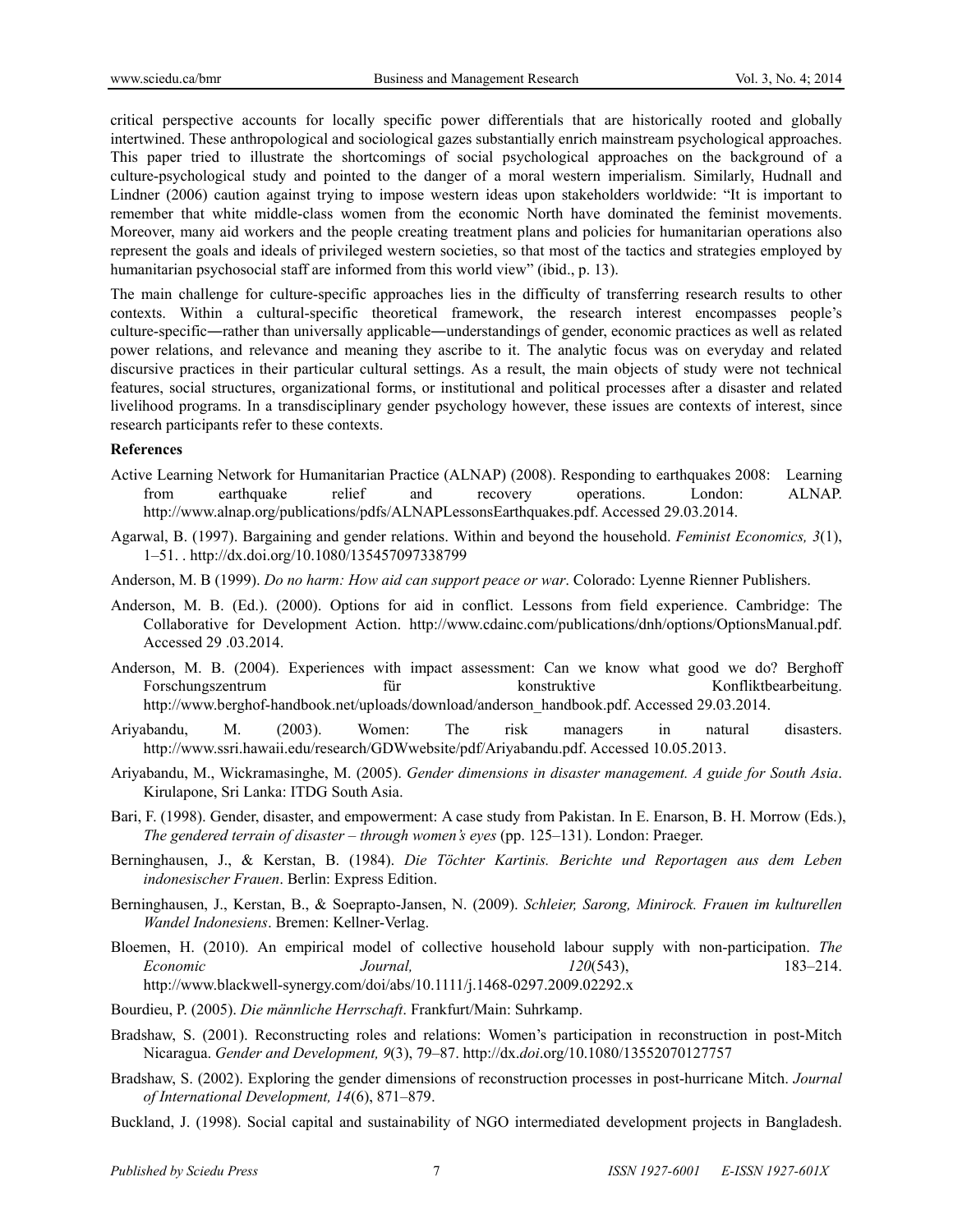*Community Development Journal*, *33*(3), 236–248. http://dx.doi.org/10.1093/cdj/33.3.236

- Chowdhury, M. (2001). Women's technological innovations and adaptions for disaster mitigation: A case study of charlands in Bangladesh. Paper presented at expert group meeting on 'Environmental management and the mitigation of natural disasters: A gender perspective'. Ankara: United Nations Division for the Advancement of Women (DAW) & International Strategy for Disaster Risk Reduction (ISDR).
- Clarke, A. (2005). *Situational analysis. Grounded Theory after the postmodern turn*. Thousand Oaks, CA: Sage Publications.
- Errington, S. (1990). Recasting sex, gender, and power. In J. M. Atkinson, & S. Errington (Eds.), *Power and difference. Gender in island Southeast Asia* (pp. 1–58). Stanford: Stanford University Press.
- Geertz, C. (1962). The rotating credit association: A "middle rung" in development. *Economic Development and Cultural Change*, 10(3), 241–263. http://dx.doi.org/10.1086/449960
- Geertz, H. (1961). *The Javanese family: A study of kinship and socialization*. New York: Free Press of Glencoe.
- Ghazali, S. (2003). Kut (informal rotating credit) in the livelihood strategies of urban households in Penang, Malaysia. *Area*, *35*(2), 183–194. http://dx.doi.org/10.1111/1475-4762.t01-2-00106
- Glick, P.; Fiske, S. T. (1996). The ambivalent sexism inventory: Differentiating hostile and benevolent sexism. *Journal of Personality and Social Psychology, 70* (3), pp. 491-512. http://dx.doi.org/10.1037/0022-3514.70.3.491
- Hermanns, H., & Hermanns-Konopka, A. (2010). *Dialogical self theory: Positioning and counter-positioning in a globalizing society.* Cambridge: Cambridge University Press. http://dx.doi.org/10.1017/CBO9780511712142
- Hewitt, K. (2012). Culture, hazard and disaster. In B. Wisner, J. C. Gaillard, & I. Kelman (Eds.), *Handbook of hazards and disaster risk reduction* (pp. 85–108). New York: Routledge.
- Hoffman, S. (1999). The regenesis of traditional gender patterns in the wake of disaster. In A. Oliver-Smith, S. Hoffman (Eds.), *The angry earth: Disaster in anthropological perspective* (pp. 173–191). New York: Routledge.
- Hudnall, A. C., & Lindner, E. G. (2006). Crisis and gender: Addressing the psychosocial needs of women in international disasters. In G. Reyes, & G. A. Jacobs (Eds.), *Handbook of international disaster psychology* (pp. 1–18). Westport: Greenwood Publishers.
- Java Reconstruction Fund (JRF) (2007). One year after the Java Earthquake and Tsunami: Reconstruction Achievements and the Results of the Java Reconstruction Fund. http://siteresources.worldbank.org/INTINDONESIA/Resources/226271-1168333550999/ReportJRF.pdf. Accessed 4 Feb 2010.
- Jay, R. R. (1969). *Javanese villagers. Social relations in rural Modjokuto*. Cambridge: MIT Press.
- Jost, J. T.; Banaji, M. R. (1994). The role of stereotyping in system-justification and the production of false consciousness. *British Journal of Social Psychology, 33* (1), pp. 1-27. http://dx.doi.org/10.1111/j.2044-8309.1994.tb01008.x
- Jost, J. T.; Banaji, M. R.; Nosek, B. A. (2004). A decade of system justification theory: Accumulated evidence of conscious and unconscious bolstering of the status quo. *Political Psychology, 25* (6), pp. 881-919. http://dx.doi.org/10.1111/j.1467-9221.2004.00402.x
- Kabeer, N. (1994). *Reversed realities. Gender hierarchies in development thought*. London: Zed Books.
- Keeler, W. (1990). Speaking of gender in Java. In J. M. Atkinson, & S. Errington (Eds.), *Power and difference. Gender in island Southeast Asia* (pp. 127–152). Stanford: Stanford University Press.
- Kerstan, B., & Berninghausen, J. (1991). *Emanzipation wohin? Frauen und Selbsthilfe in Java, Indonesien. Kritische und selbstkritische Forschungsberichte zur Dritten Welt*. Frankfurt/Main: Verlag für Interkulturelle Kommunikation.
- Koentjaraningrat (1967). Tjelapar: A village in south central Java. In Koentjaraningrat (Ed.), *Villages in Indonesia* (pp. 244–280). Ithaca: Cornell University Press.
- Leitmann, J. (2007). Cities and calamities: Learning from post-disaster response in Indonesia. *Journal of Urban Health, 84*(1), 144–153. http://dx.doi.org/10.1007/s11524-007-9182-6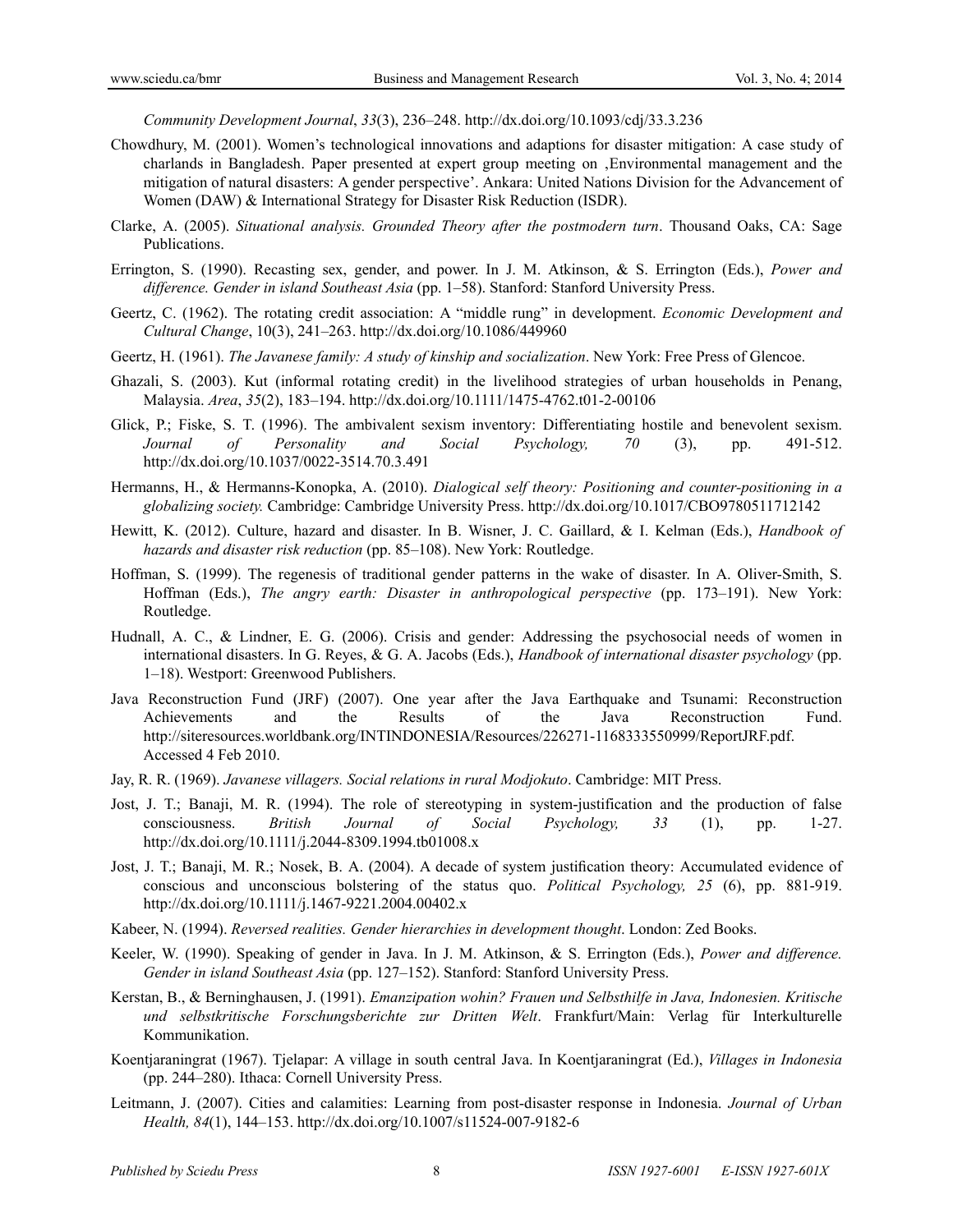Lorber, J., & Farrell, S. A. (Eds.). (1991). *The social construction of gender*. Newburry Park, USA: Sage.

- MacRae, G. (2008). Could the system work better? Scale and local knowledge in humanitarian relief. *Development in Practice, 18*(2), 190–200. http://dx.doi.org/10.1080/09614520801898970
- Mae, M., & Saal, B. (2007). Einleitung. In M. Mae, & B. Saal (Eds.), *Transkulturelle Genderforschung Ein Studienbuch zum Verhältnis von Kultur und Geschlecht* (pp. 9–17). Wiesbaden: Verlag für Sozialwissenschaften.
- Narayan, U., & Harding, S. (2000). *Decentering the center: Philosophy for a multicultural, postcolonial, and feminist world*. Bloomington: Indiana University Press.
- Office for the Coordination of Humanitarian Affairs (OCHA). (2007). Cluster approach: Lessons learned: Yogyakarta and Central Java earthquake, Indonesia. http://star-tides.net/node/2081. Accessed 8 May 2013.
- Prilleltensky, I. (2011). People, places, and programs promoting justice and well-being. *PsycCritiques, 56* (36). http://www.deepdyve.com/lp/psyccritiques-reg/people-places-and-programs-promoting-justice-and-well-being-71Hph1dgJs. Accessed 24.03.2014.
- Pula, K.; McPherson, S.; Parks, C. D. (2011). Invariance of a two-factor model of social dominance orientation across gender. *Personality and Individual Differences, 52* (3), pp. 385-389. http://dx.doi.org/10.1016/j.paid.2011.10.046
- Robinson, K. (2009). *Gender, Islam, and democracy in Indonesia*. London: Routledge.
- Schwarz, S. (2014a). *Gendergerechtigkeit als Universalkonzept? Kritische und kultursensible Analysen von Gendermainstreaming nach einer Katastrophe*. Wiesbaden: Springer VS.
- Schwarz, S. (2014b). The social dimension of coping: Communal negotiations of social benefits and burdens. In M. Zaumseil; S. Schwarz.; M. von Vacano; G. Sullivan.; J. Prawitasari-Hadiyono (Eds.). *Cultural psychology of coping with disasters. The case of an earthquake in Java, Indonesia* (pp.203-223). New York: Springer.
- Schwarz, S. (2014c). Disaster aid distribution and social conflicts. In M. Zaumseil; S. Schwarz.; M. von Vacano; G. Sullivan.; J. Prawitasari-Hadiyono (Eds.). *Cultural psychology of coping with disasters. The case of an earthquake in Java, Indonesia* (pp. 285-301). New York: Springer.
- Schweizer, T. (1989). Economic individualism and the community spirit: Divergent orientation patterns of Javanese villagers in rice production and the ritual sphere. *Modern Asian Studies, 23*(2), pp. 277–312. http://dx.doi.org/10.1017/S0026749X00001074
- Sidanius, J.; Pratto, F. (1999). *Social dominance: An intergroup theory of social hierarchy and oppression*. New York: Cambridge University Press. http://dx.doi.org/10.1017/CBO9781139175043
- Sidanius, J.; Pratto, F.; van Laar, C.; Levin, S. (2004). Social dominance theory: It's agenda and method. *Political Psychology, 25* (6), pp. 845-880. http://dx.doi.org/10.1111/j.1467-9221.2004.00401.x
- Subagyo, B., & Irawan, V. (2008). Building local governments and communities that are more resilient to hazards. In D. Karnawati (Ed.), *The Yogyakarta earthquake of May 27, 2006* (pp. 23.1–23.8). Belmont: Star Publishing Company.
- United Nations (UN). (2000). Report of the Ad Hoc Committee of the Whole of the twenty-third special session of the General Assembly. General Assembly. Official Records. Twenty-third special session. Supplement Nr. 3. A/S-23/10/Rev.1. New York. http://www.un.org/womenwatch/daw/followup/as2310rev1.pdf. Accessed 29.03.2013.
- United Nations / International Strategy for Disaster Reduction (UN/ISDR). (2007). Gender perspective: Working together for disaster risk reduction. Good practices and lessons learned. Geneva. http://www.unisdr.org/files/547\_gendergoodpractices.pdf. Accessed 24.03.2014.
- WHO 2007 http://www.who.int/hac/techguidance/tools/manuals/who field handbook/annex 7/en/index.html. Accessed 8 May 2013.
- Wichterich, C. (2010). Gender als politisches Projekt: Wie bitte geht's zur Geschlechtergerechtigkeit? Berlin: Friedrich-Ebert-Stiftung. http://library.fes.de/pdf-files/iez/07025.pdf. Accessed 24 July 2012.
- Wilson, P. & Reilly, D. (2007). Report CARE, Catholic Relief Services, Save the Children and World Vision Indonesia. Joint evaluation of their responses to the Yogyakarta earthquake. http://www.crsprogramquality.org/storage/pubs/me/yogyakarta.pdf Accessed 18 June 2013.